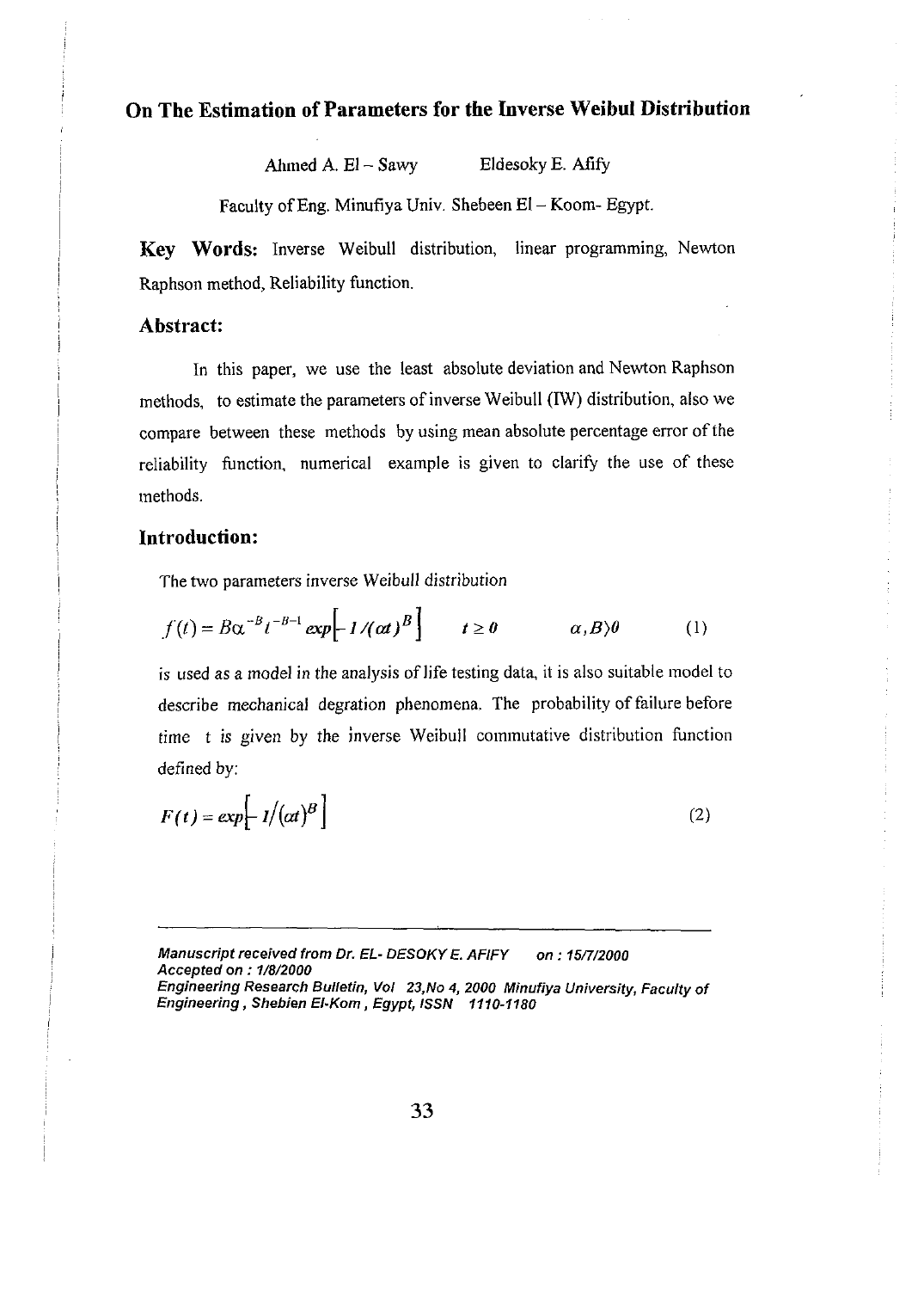In R. Calabria and Pulcini (1989) the statistical properties of the ML estimators of the parameters  $\beta$  and  $\alpha$ , and the reliability function R(t) for a complete 1.W. sample have been investigated. Tables of lower confidence limits for R(t) have been provided. In P. Erto (1989) the estimators for  $\beta$ ,  $\alpha$  and R(t) obtained by using the plotting positions technique. also the L. S. estimators and their statistical properties have been provided. R. Calabria and least squares methods to estimate the inverse Weibull distribution parameters. In Calabria and Pulcini (1994), Bayes prediction intervals are derived, both when no prior information is available and when prior information on the unreliability level at a fixed time is introduced.

#### **1. Least absolute deviation method, (LAD):**

The reliability function of  $(1)$  is given by:

$$
R(t) = I - e^{-(\alpha t)^{-\beta}}
$$
(3)  
\n
$$
= I - e^{-\alpha t^{-\beta}}
$$
  
\n
$$
e^{-\alpha t^{-\beta}} = I - R(t)
$$
(4)  
\nTaking the logarithm of both sides of (4)  
\nLn  $\theta$  - B Ln t = Ln (-Ln [1 - R(t)])  
\nOr:  
\nLn  $t = \frac{Ln\theta}{\beta} - \frac{1}{\beta} Ln (-Ln[1 - R(t)])$   
\n $y_i = B_0 + B_1X_i$  (5)  
\nWhere  $y_i = Ln t_i$ ,  $B_0 = \frac{Ln\theta}{\beta}$  and  $B_1 = \frac{-1}{\beta}$   
\nAnd  $x_i = Ln (-Ln [1 - R(t)])$ ,  $\theta = \alpha^{-\beta}$   
\nConsider the linear regression problem in the form of n observations  $(y_i, X_i)$ ,

for  $i=1, 2, \ldots, n$ , the regression model is given by (5), where  $B_0$  and  $B_1$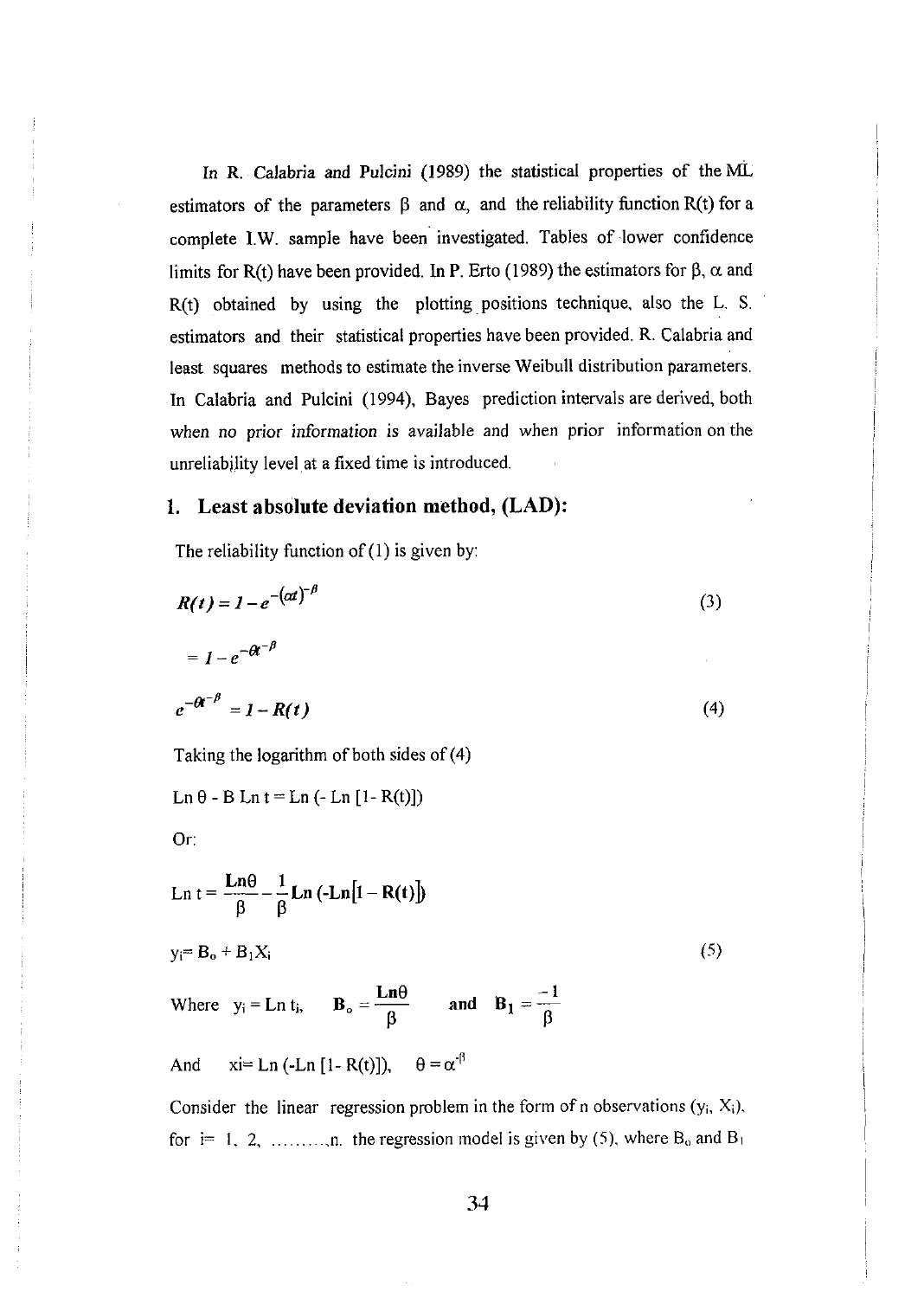are the parameters, the problem is to find  $\hat{\beta}_0$  and  $\hat{\beta}_1$  estimations of  $\beta_0$  and  $\beta_1$ so that the dependent variables y<sub>i</sub> cause predicted as

$$
\hat{\mathbf{y}}_{i} = \hat{\beta}_{0} + \hat{\beta}_{1} \mathbf{X}_{i} \tag{6}
$$

Also, the problem is to find the values of the parameters  $\beta_0$  and  $\beta_i$ , which will minimize the least absolute deviations (LAD) so that the problem is

$$
\mathbf{Min.} \sum_{i=1}^{n} \left| \mathbf{y}_i - \left( \boldsymbol{\beta}_o + \boldsymbol{\beta}_1 \mathbf{X}_i \right) \right| \tag{7}
$$

Problem **(7)** have been transferred to linear programming formulation by Charnes, Cooper and Ferguson (1955), so the problem (7) is equivalent to:

$$
\text{Minimize } \sum_{i=1}^{n} (P_i + N_i)
$$

Subject to

 $\beta_0^+ \beta_i X_i^+ + P_i^+ - N_i^+ = y_i, \quad i=1, 2, \ldots, n.$  $P_i \ge 0$ ,  $N_i \ge 0$ ,  $i=1, 2, ..., n$ .

Where P<sub>i</sub>, N<sub>i</sub>, are the positive and negative errors and the problem is to find the values of  $\beta_0$  and  $\beta_1$  that minimize the errors.

The standard tableau form of this problem is shown in the table (1)

| P <sub>1</sub> | P <sub>2</sub> | Pn | N1 | $N2$ | Nn  | B <sub>0</sub> | B1             | <b>RHS</b>     |
|----------------|----------------|----|----|------|-----|----------------|----------------|----------------|
|                |                |    | ۰ı |      |     |                | X <sub>1</sub> | Yl             |
|                |                |    |    | ۰.   |     |                | X2             | Y <sub>2</sub> |
|                |                |    |    |      |     |                |                |                |
|                |                |    |    |      |     |                | $Xn-1$         | $Y_{n-1}$      |
|                |                |    |    |      | l – |                | Xn             | Yn             |
|                |                |    |    |      |     |                | 0              | Z(min)         |

Table (1): The LAD problem in tableau form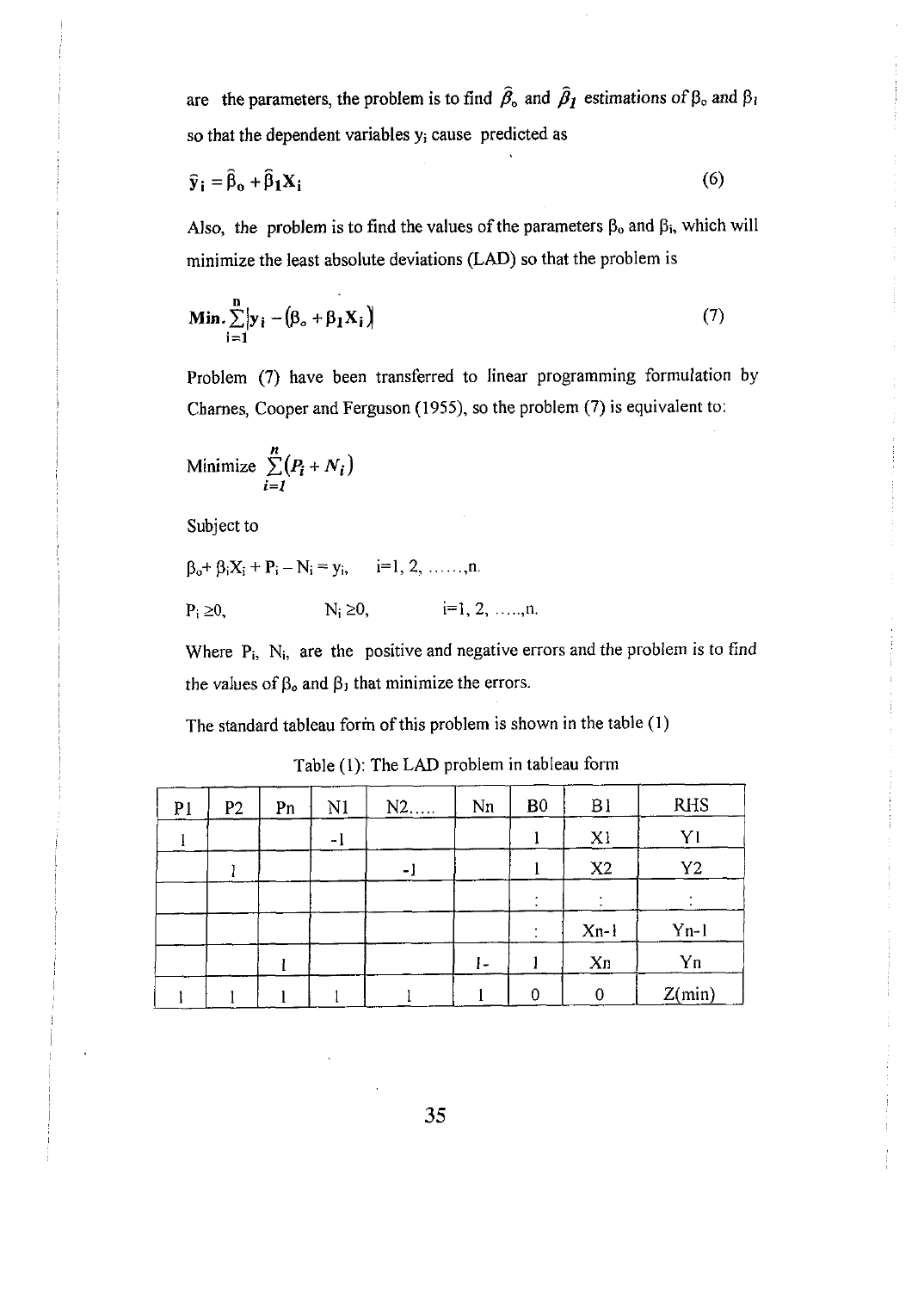## **2. Newton Raphson method (NR):**

The Newton Raphson method is one algorithm for minimizing the sum of the residuals between data and nonlinear equations Newton's method for system uses the nxn Jacobian matrix in the vector situation and substitute by the derivative with the inversion of the Jacobian matrix, this method for finding the solution  $\theta$  to the nonlinear system of equations represented by the vector equations.

$$
F(x) = 0, \qquad \qquad \text{has the form}
$$

$$
\theta^{k} = \theta^{k-1} - [J(\theta)k-1]^{-1} F(\theta^{k-1})
$$

For  $K \geq 1$ 

Given the initial approximation  $\theta^{(0)}$  to the solution  $\theta$ , the initial values of  $\theta$  can be assumed to be zero. Where  $J(t)$  is the first order derivative of  $R(t)$  in the matrix form given by:

$$
J(t) = \begin{bmatrix} \frac{\partial R_{1(t)}}{\partial \alpha} & \frac{\partial R_{i}(t)}{\partial \beta} \\ \frac{\partial R_{2}(t)}{\partial \alpha} & \frac{\partial R_{2}(t)}{\partial \beta} \end{bmatrix}
$$

 $R(t) = 1 - e^{-(\alpha t)^{-B}}$ 

$$
\frac{\partial R(t)}{\partial \alpha} = B \alpha^{-B-1} t^{-B} e^{-(\alpha t)^{-B}}
$$

$$
\frac{\partial R(t)}{\partial \alpha} = \ln(\alpha t) (\alpha t)^{-B} e^{-(\alpha t)^{-B}}
$$

 $\frac{\partial R(t)}{\partial \alpha} = \ln(\alpha t) (\alpha t)^{-B} e^{-(\alpha t)^{-B}}$ <br>and  $\frac{\partial R(t)}{\partial a_k}$  is the particle derivative of the function R(t) with respect to the K<sup>th</sup>

parameter evaluated at the i<sup>th</sup> data point.

To compute the accuracy of estimates of parameters and reliability function we use the mean absolute percentage error (MAPE) defined by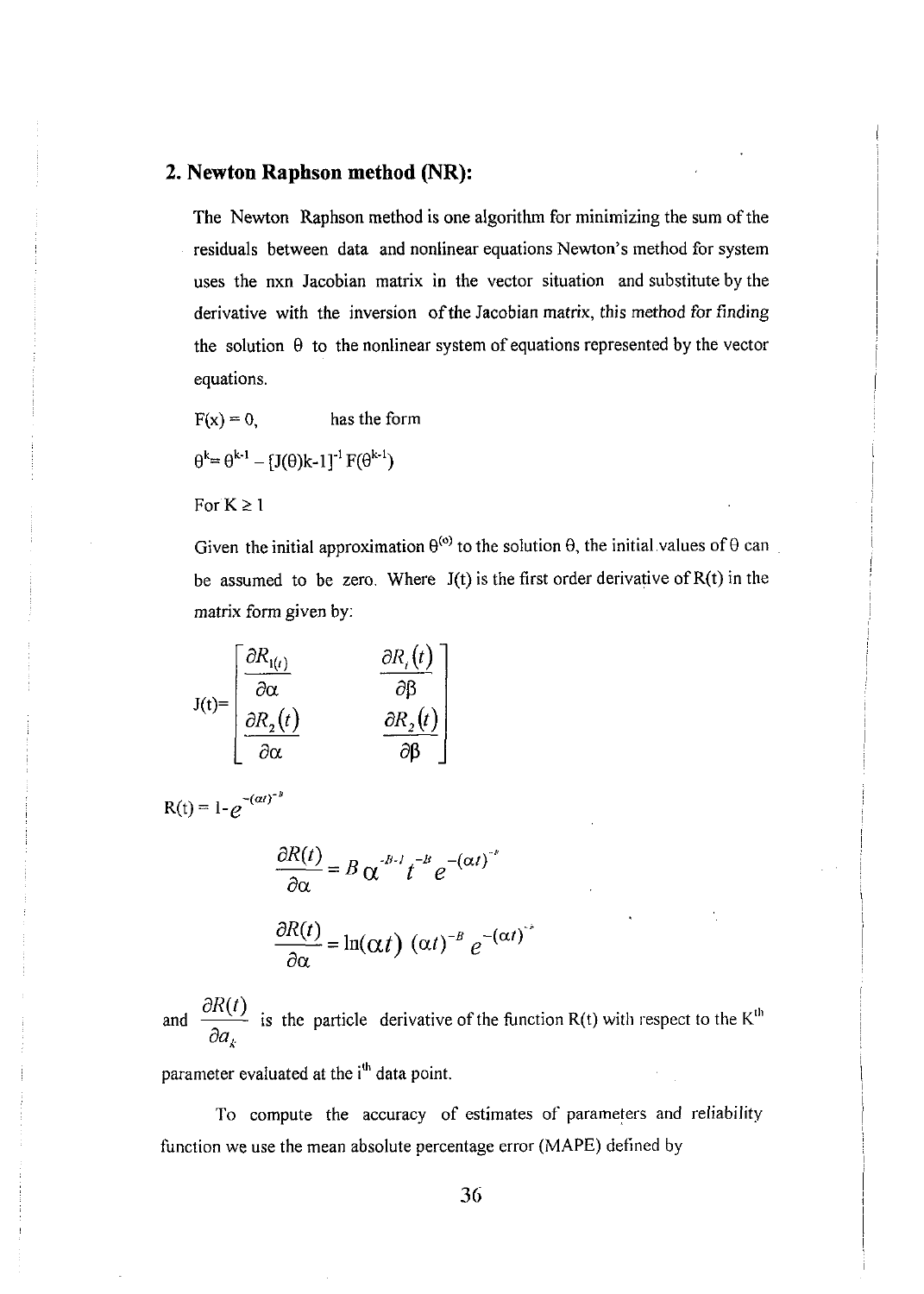$$
\text{MAPE} = \frac{1}{n} \sum |Z_t|
$$

Where

$$
Z_{t} = \left(\frac{R(t) - R_{e}(t)}{R(t)}\right) * 100
$$

 $\label{eq:3.1} \frac{1}{\sqrt{2}}\int_{-\infty}^{\infty} \frac{1}{\sqrt{2}}\left(\frac{1}{\sqrt{2}}\right)^2\frac{1}{\sqrt{2}}\left(\frac{1}{\sqrt{2}}\right)^2\frac{1}{\sqrt{2}}\left(\frac{1}{\sqrt{2}}\right)^2.$ 

And

 $R(t)$  is actual reliability function.  $R_e(t)$  is the estimated reliability function

# **Numerical Example:**

Consider the following 10 simulated data from an inverse Weibull distribution with parameters  $\alpha = 0.01$  and  $\beta = 2$  listed in the following table (4)

 $\frac{1}{\kappa} \frac{d^2}{dx^2} = \frac{1}{\kappa} \frac{d^2}{dx^2}$ 

| Table $(1)$ : |  |
|---------------|--|
|---------------|--|

| 55,3 |     |            | . | . . |
|------|-----|------------|---|-----|
| ാവ   | LL. | <i>r</i> – |   |     |

The maximum likelihood estimates are  $\hat{\alpha} = 0.0102$  and  $\hat{\beta} = 2.152$ 

The values of  $x_i$  and  $y_i$  in equation (6) are given by the table (2)

| X       |      |
|---------|------|
| 1.18    | 4.01 |
| 0.8     | 4.2  |
| 0.28    | 4.47 |
| $-0.24$ | 4.72 |
| $-0.34$ | 4.77 |
| $-0.51$ | 4.86 |
| $-0.69$ | 4.95 |
| $-3.01$ | 6.11 |
| $-1.8$  | 5.5  |
| $-2.42$ | 5.82 |

# Table (2)

 $\boldsymbol{\zeta}$ 

The corresponding tableau of the tableau (I) is given by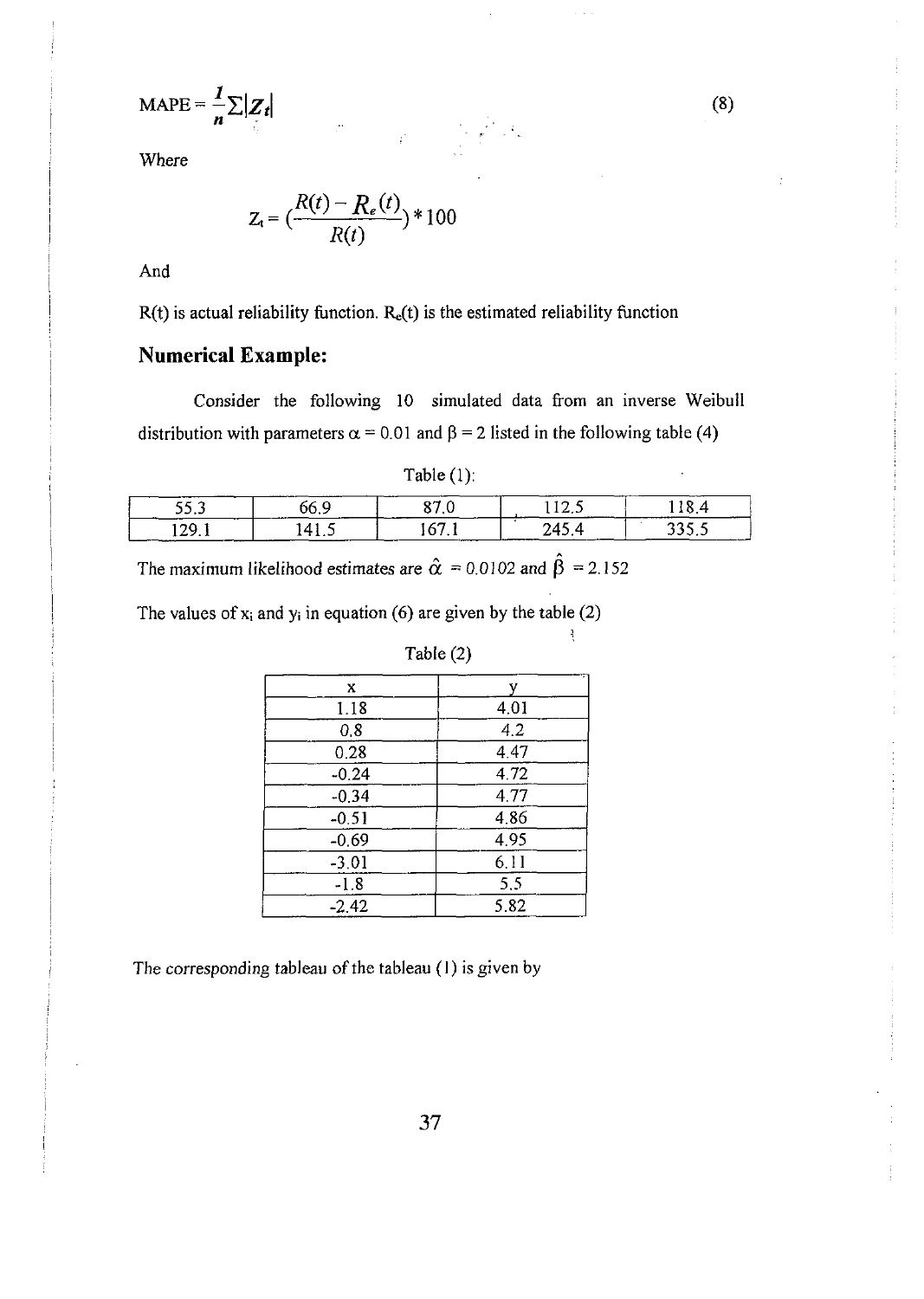|                |    |    |      |      | 14010 (2) |                |         |            |
|----------------|----|----|------|------|-----------|----------------|---------|------------|
| P <sub>1</sub> | P2 | Pn | N1   | $N2$ | Nn        | B <sub>0</sub> | B1      | <b>RHS</b> |
|                |    |    | $-1$ |      |           |                | 1.18    | 4.01       |
|                | 1  |    |      | -1   |           |                | 0.8     | 4.2        |
|                |    |    |      |      |           |                | 0.28    | 4.47       |
|                |    |    |      |      |           |                | $-0.24$ | 4.72       |
|                |    |    |      |      | l-        |                | $-0.34$ | 4.77       |
|                |    |    |      |      |           |                | $-0.51$ | 4.86       |
|                |    |    |      |      |           |                | $-0.69$ | 4.95       |
|                |    |    |      |      |           |                | $-3.01$ | 6.11       |
|                |    |    |      |      |           |                | $-1.8$  | 5.5        |
|                |    |    |      |      |           |                | $-2.42$ | 5.82       |
|                |    |    |      |      |           | 0              | 0       | $Z$ (min)  |

Table  $(3)$ 

The values of  $\beta_0$  and  $\beta_1$  are computed with the aid of the computer  $\beta$  program (1), then  $\hat{\alpha}$  and  $\hat{\beta}$  can be obtained.

The estimates  $\hat{\alpha}$ ,  $\hat{\beta}$  from Newton Raphson method are obtained after 4 iteration by the computer program  $(2)$ , as shown in table  $(4)$ .

The reliability estimates  $R_1$ ,  $R_2$ ,  $R_3$  and  $R_4$ , are computed from relation (3) at different values of the estimated parameters  $\hat{\alpha}$  and  $\hat{\beta}$ , while MAPE is computed from the relation **(8),** as shown in table *(5)* 

| Method | No outliers |       | Outliers |        |  |
|--------|-------------|-------|----------|--------|--|
|        | α           |       | α        |        |  |
| LAD    | 0.0102      | 19912 | 0.0101   | 1.9952 |  |
| NR     | 0.1553      | 1.704 | 0.1668   | .811   |  |

Table (4) The Parameters Estimates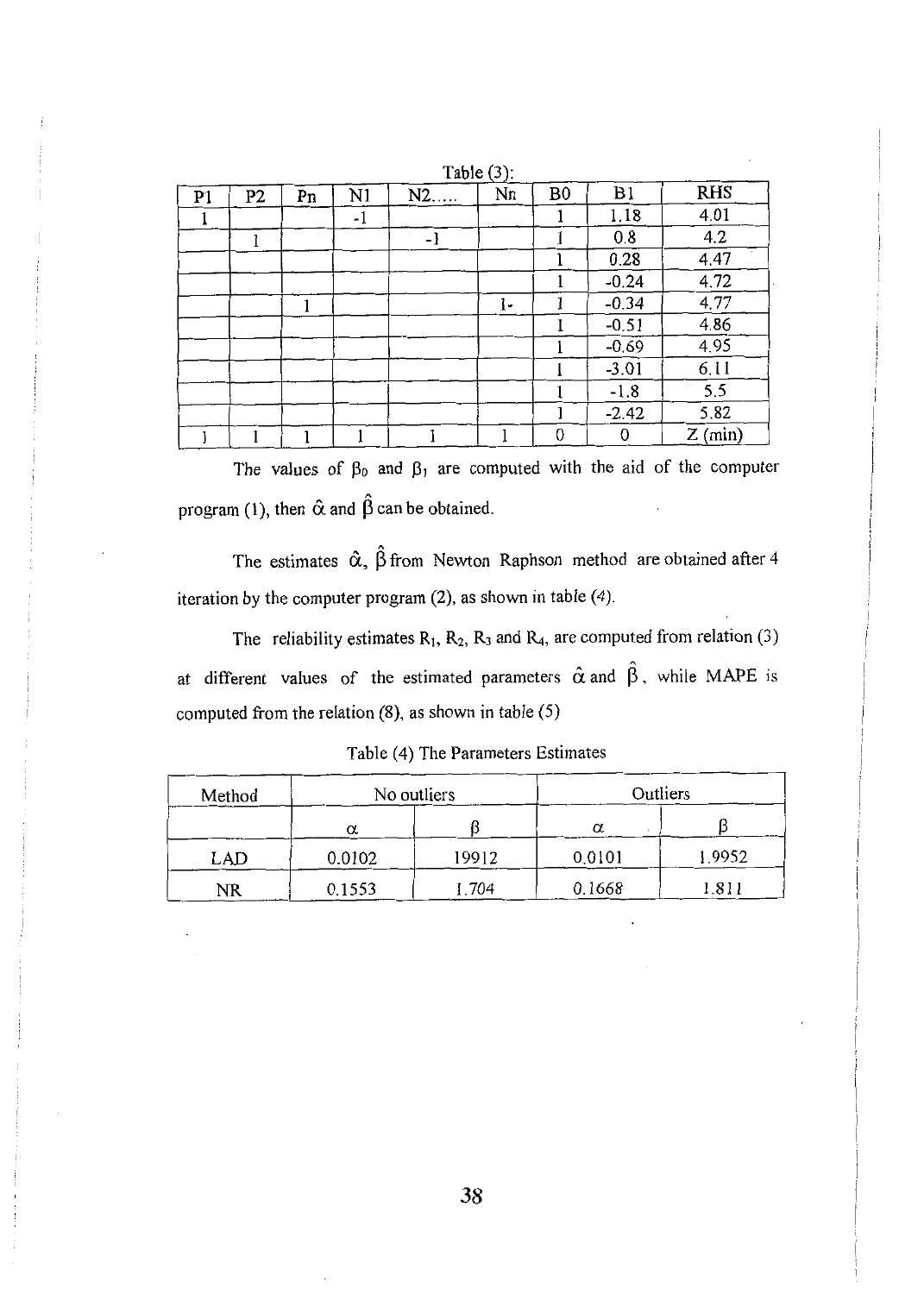| $\mathbf T$ | True $R(t)$ | R(t)           |                |                |                |  |
|-------------|-------------|----------------|----------------|----------------|----------------|--|
|             |             | R <sub>1</sub> | R <sub>2</sub> | R <sub>3</sub> | R <sub>4</sub> |  |
| 1           | 0.96199     | 0.95616        | 0.02530        | 0.95910        | 0.01773        |  |
| 2           | 0.89294     | 0,88239        | 0.01835        | 0.88766        | 0.01259        |  |
| 3           | 0.73318     | 0.71876        | 0.01177        | 0.72592        | 0.00784        |  |
| 4           | 0.54621     | 0.53210        | 0.00761        | 0.53931        | 0.00493        |  |
| 5           | 0.51000     | 0.49681        | 0.00698        | 0.10336        | 0.00410        |  |
| 6           | 0.45119     | 0.43903        | 0.00602        | 0.44107        | 0.00384        |  |
| 7           | 0.39313     | 0.38221        | 0.00516        | 0.38765        | 0.00326        |  |
| 8           | 0.30102     | 0.04697        | 0.00389        | 0.04759        | 0.00241        |  |
| 9           | 0.15300     | 0.14862        | 0.00202        | 0.11083        | 0.00120        |  |
| 10          | 0.08101     | 0.08270        | 0.00119        | 0.08387        | 0.00068        |  |
| MAPE        |             | 2.2423         | 98.42947       | 1.1176         | 98.98219       |  |

Table (5) Reliability Estimates

 $R<sub>1</sub>$  is Reliability estimates from LAD in the absence of outliers

outliers.  $R_2$  is the reliability estimates from Newton Raphson method in the absence of

 $R<sub>3</sub>$  is reliability estimate from LAD in the presence of outliers

 $R_4$  is reliability estimates from NR in the presence of outliers.

## **Conclusion:**

From table (4) the parameters estimates from least absolute deviation method are close to the true values and following table (5) the MAPE from least absolute deviation method are less than MAPE from Newton Raphson method. Also least absolute deviation method is easy to use<sub> $v$ </sub> and takes little time on computer, also it is more accurate as compared with Newton Raphson method, because the MAPE from it is less than MAPE from the Newton Raphson method.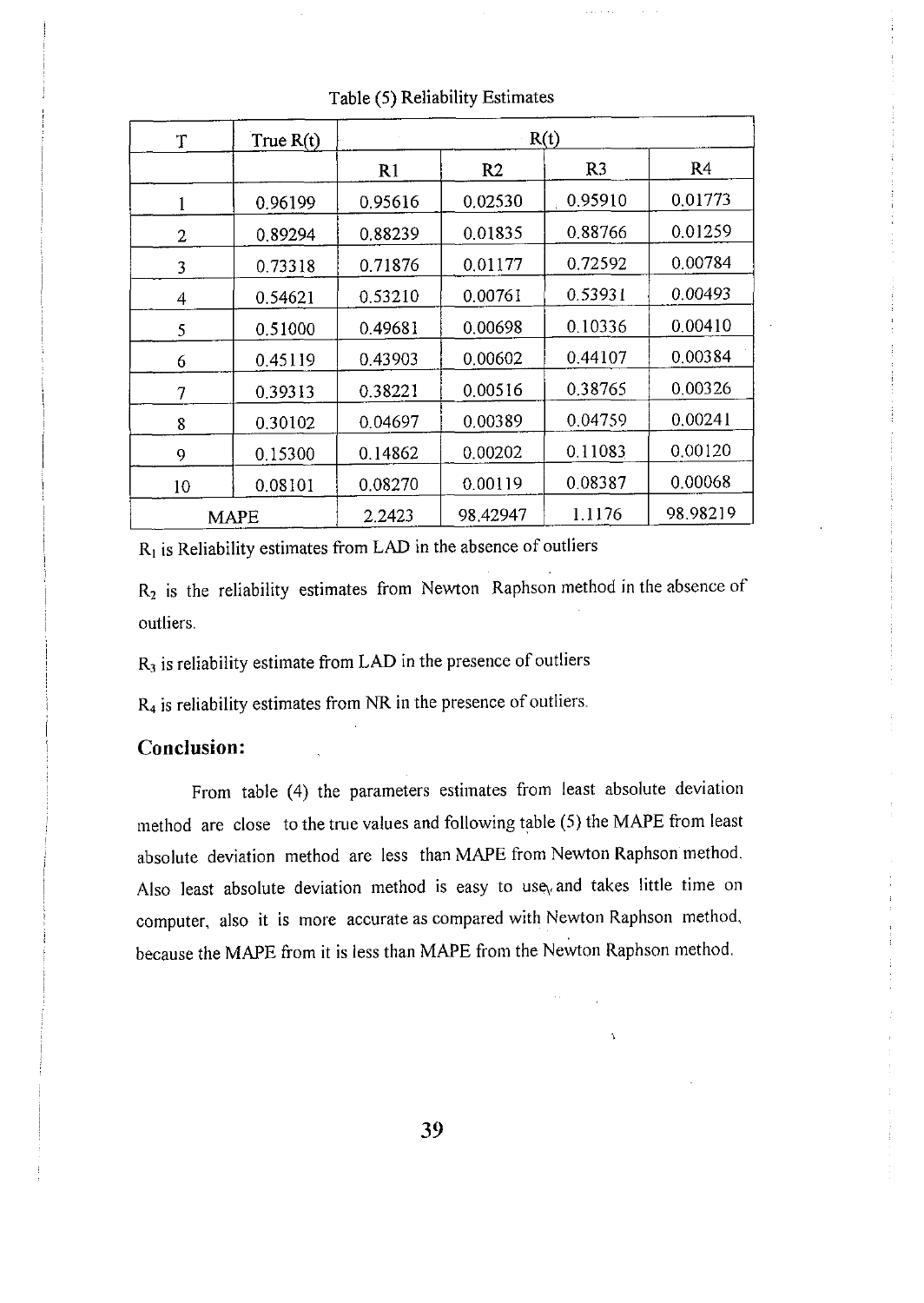### **References**

- 1) Calabria, R and Pulcini, G (1989) Confidence limits for reliability and tolerance limits in the inverse Weiball distribution Reliability Engineering and system safety 24,  $77 - 85$ .
- 2) Calabria, R. and Pulcini G. (1990): On the maximum likelihood and least squares Estimation in the inverse Weibull distribution statistica Applicate Vol. 2, N.1.
- 3) Calabria R and Pulcini, G (1994) Bayes 2 sample prediction for the inverse Weibull distribution Commun. Statist.- Theory Meth, 23(6), 18 11- 1824.
- 4) Charnes, A,, W.W. Cooper and R. Ferguson (1955) optimal estimation of executive compensation by linear programming Management Sci. 1, 138-151.
- 5) Erto, P (1989). Genesi, Proprieta ED identificazione del Modello di Sopravvivenza Weibull inverso stutista, Applicata, Vol. 1 N.2.
- 6) Paul Rech, Paul Schmidbaur and Jamie Eng. (1989) Least absolute regession revisited a simple labeling method for finding a lar line Commun. Statist. Simula., 18(3), 943 - 955.

```
Computer program (1) 
       DIMENSION X(10), Y(10). B(10, 10). A (10.10) ELERR(10.10) 
       OPEN (5, FILE = 'AM.DAT')OPEN (6, FILE = 'AM.OUT')N=10 
       READ (5, *), X(I), Y(I), I=1,NDO 10 J = J+1, NIF (X(I).EQ X(J)) THEN
      B(I,J) = 100000.0ELSE 
      B(I, J) = (Y(J)-Y(I))(X(J)-X(I))ENDIF
       A(I, J) = Y(I) - B(I, J)^* X(I)SUM = 0.0DO 30 K = 1, N
30 \text{SUM} = \text{SUM} + \text{ABS}(Y(K)-A(I,J)+B(I,J)^*X(K)))ELERR(I.J) = SUM10 CONTINUE 
      L = 1M=2
```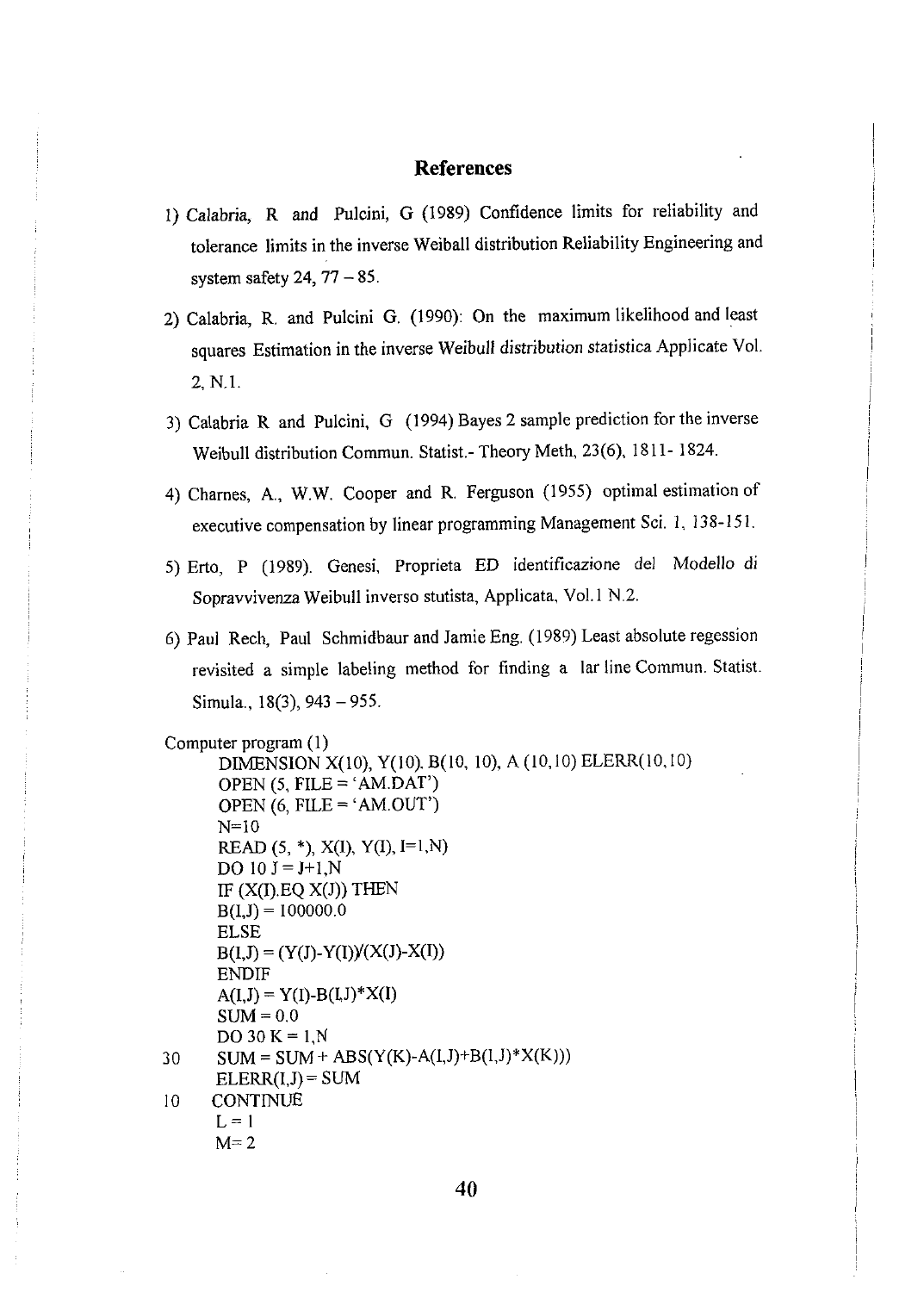```
AMIN=ELERR(1,2) 
      DO 40I = 1, N-1
      DO40J = I+1,NIF (Am. LT. ELERR(1,J)) GO TO 40 
      AMIN=ELERR(I,J)
      L=1M=J40 CONTINUE 
      WRITE(6,7) A(L,M), B(L,M)
7 FORMAT(2X,2F10.4) 
      STOP
      end 
Computer program (2) 
      PARAMETER (N=10, NITAMAX=5) 
      DOUBLE PRECISION T(N), V(N), VM(N), E(N), W(N), ER(N)DOUBLE PRECISION AA, BETA, Z
      LOGICAL OUTERR 
      OPEN (5, FILE = 'WU.DAT') 
      OPEN (6, FILE = 'WI3.OUT')
      DO 1 i = 1, 10READ(5, *) T(I), V(I)\mathbf{1}WRITE (6, *)' INPUT THE INITIAL VALUES I T V
      DO 2I = 1, 10WRITE (6, 202) I, T(I), V(1) 
      WRITE (6, *) 'GAUSS NEWTON METHOD' 
      DO30I = 1, NW(I) = 1.030
     CONTINUE 
      CALL REGRES (W, T, V, AA, BETA, N) 
      DO 40 NITER = 1, NITMAXCALL GAUSNW (AA, BETA, T,E,N) 
      OUTERR = (NITER. EQ. NITMAX) 
      CALL CALERR (AA, BETA, V, T, N, VM, W, E, 2. OUTERR) 
      WRITE (6, 100) 'AA=' , AA, 'BETA=', BETA, 'Z=', Z 
40
     CONTINUE 
      STOP 'END OF THE PROGRAM' 
100
     FORMAT (I, IX, 3(3X, A. G12.4)) 
     FORMAT (2F 10 4) 
101
     FORMAT (13.2~. 2F10.4) 
200
     FORMAT (/1X, 70(' ') //1X, A/)
201
202
     FORMAT (15, I1 0, F20.4) 
     END 
     DOUBLE PRECISION FUNCTION DEALPA (AA, BETA, T) 
     DOUBLE PRECISION AA, BETA, T 
      DEALPA=DEXP(-(AA*T)**(-BETA))*BETA(AA*(-BETA- I))* 
     (T^{**}(-BETA))RETURN
```
 $\bar{\beta}$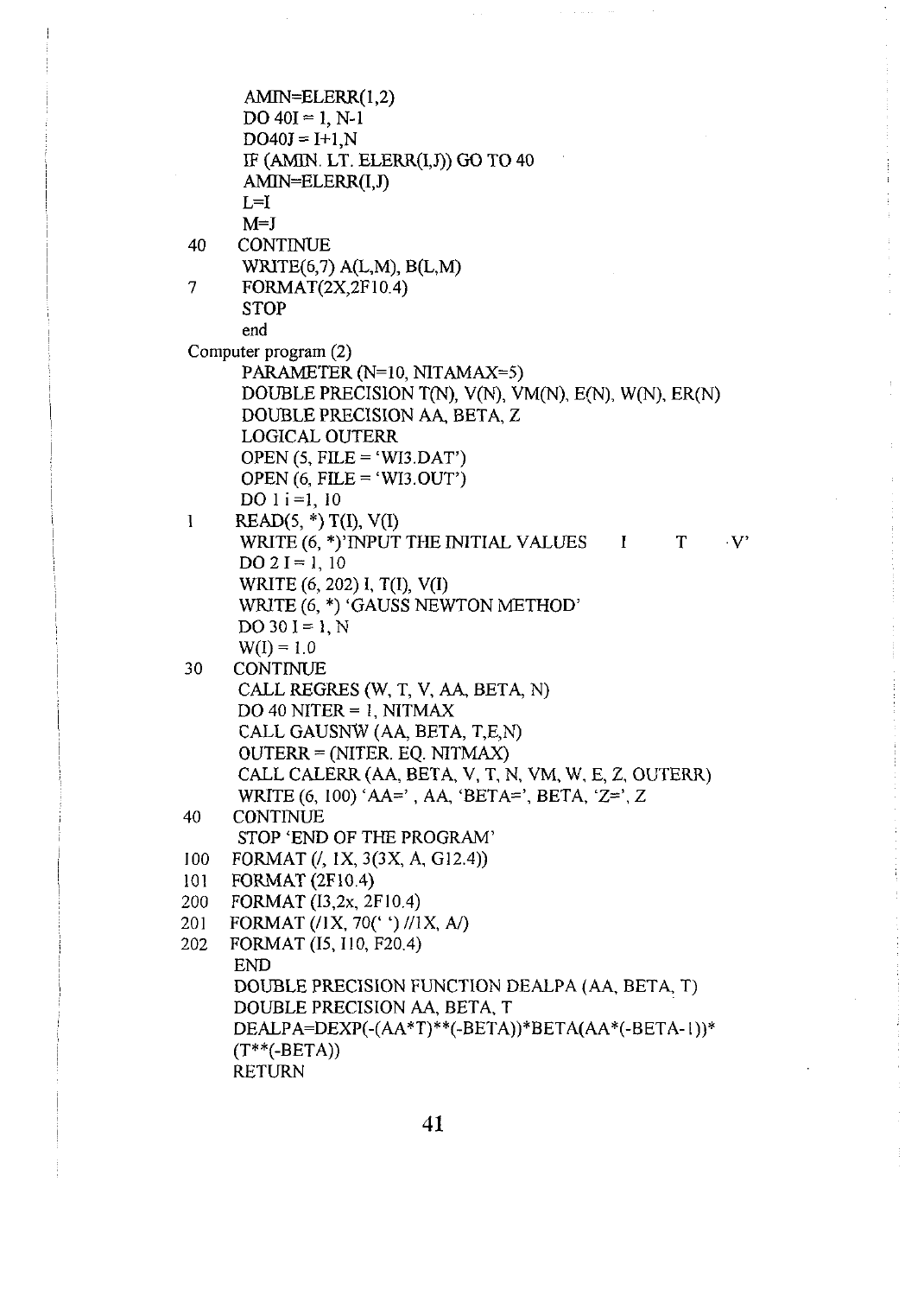```
END 
     DOUBLE PRECISION FUNCTION DEBETA (A4 BETA, T) 
     DOUBLE PRECISION A& BETA, T 
     DEBETA=DEXP (-(AA*T)**(-BETA))*DLOG(AA*T)* (AA*T) ***(BETA) 
     RETURN 
     END 
     SUBROUTINE GAUSNW (AA, BETA, T, E, N) 
     DOUBLE PRECISION AA, BETA, T(N), E(N)
     DOUBLE PRECISION DELTAA, DELTAB, DET 
     DOUBLE PRECIS10 a(2,2), B(2) 
     INTEGER N 
     I=I+1DO 11 J = 1, 2B(J) = 0.0DO 11 K = 1, 2A(J,K) = 0.0CONTINUE 
11I=I+1DO 20 I = 1, N
      A(1, 1) = A(1,1) + DEALPA (AA, BETA, T(I)) **2
     A(1,2)=A(1,2)+DEALPA(AA,BETA,T(I))*DEBETA(AA,BETA,T(I))
      A(2,2)=A(2,2)+DEBETA(AA,BETA, T(I))^{**2}B(1) = B(1) + DEALPA(AA, BETA, T(I))<sup>**</sup>E(I)B(2)=B(2)+DEBETA(AA, BETA, T(I))*E(I)CONTINUE
20
     ~~TzA(l,l)*A(2,2)-A(1,2)*(1,3) 
      DELTAA=-(A(I,2)*B(2)-A(2,Z)*B(l))/DET 
      DELTAB=(A(l,l)*B(2)-A(1,2)*B(l))/DET 
      AA = AA + DELTAABETA = BETA+DELTAB 
     RETURN 
     END 
     SUBROUTINE CALLERR (AA,BETA,V,T,N,V,M,W,E,Z,OUTERR) 
      PARAMETER (NMAX = 10)
      LOGICAL OUTERR 
      N=10DOUBLE PRECISION AA, BETA, T(N), E(N) 
      DOUBLE PRECISION V(N), W(N), VM(N), ER(NMAX),Z
      INTEGER N,I 
     IF (N.GT.NMAX) STOP 'CALERR: INCREASE NMAX VALUE' 
      IF (OUTERR) WRITE (*, 100) 
     Z = 0.0DO 12 I = 1, N
      VM(I) = DEXP (-(AA T(I))^*BETA)
     E(I) = V(I)-VM(I)ER(I) = E(I)/V(I)Z=Z+E(I)/V(I)Z=Z+E(1) **2
```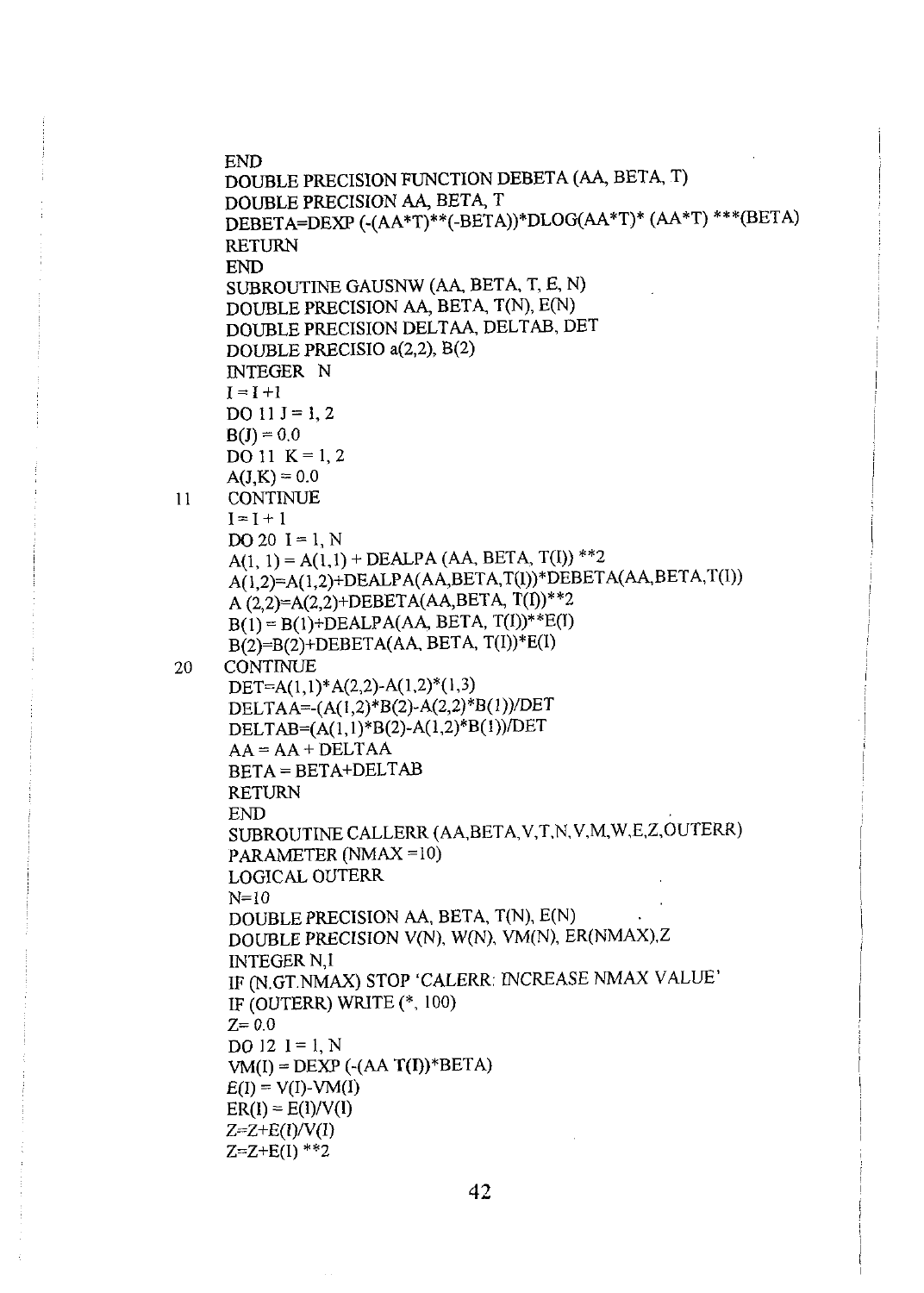```
IF (OUTERR) WRITE (6, 200) T(I), V(I), VM(I), E(I), ER(1) 
12 CONTINUE
100 FORMAT (/T11, 'T', T25, 'V', T39, 'VM', T10, 'E', T65, 'ER'/)
200 FORMAT (3F14.4, 2E15.4) 
      RETURN 
      END 
      SUBROUTINE REGRES (W, T, V, AA, BETA, N) 
      PARAMETER (NMAX = 10) 
      LOGICAL OUTERR 
      N = 10DOUBLE PRECISION AA, BETA 
      DOUBLE PRECISION V(N), T(N), W(N) 
      DOUBLE PRECISION A(2,2), B(2), C(2). DET 
      INTEGER N, 1 
      A(1, 1) = 0.0A(1,2) = 0.0A(2,2)=0.0B(1) = 0.0B(2) = 0.0DO 13 I=l, N 
      A(1,1) = A(1,1) + W(I)A(1,2) = A(1,2) + W(I) * DLOG(T(I))A(2,2) = A(2,2) + W(I) * DLOG (T(I)) **2B(1) = B(1) + W(1) * DLOG(DLOG(1/V(1)))B(2)= B(2) + W(I)*DLOG(DLOG(lN(I)))*DLOG (T(1)) 
13 CONTINUE 
      DET = A(1,1)*A(2,2) - A(1,2)*A(1,2)C(1) = (B(l)*A(2,2)-B(2)*A(1,2))/DET 
      C(2) = (B(2)*A(1,1)-B(1)*A(1,2))/DETBETA=C(2)AA=DEXP(C(1)/C(2))RETURN 
      END
```
 $\mu_{\rm{max}}$  and  $\mu_{\rm{max}}$